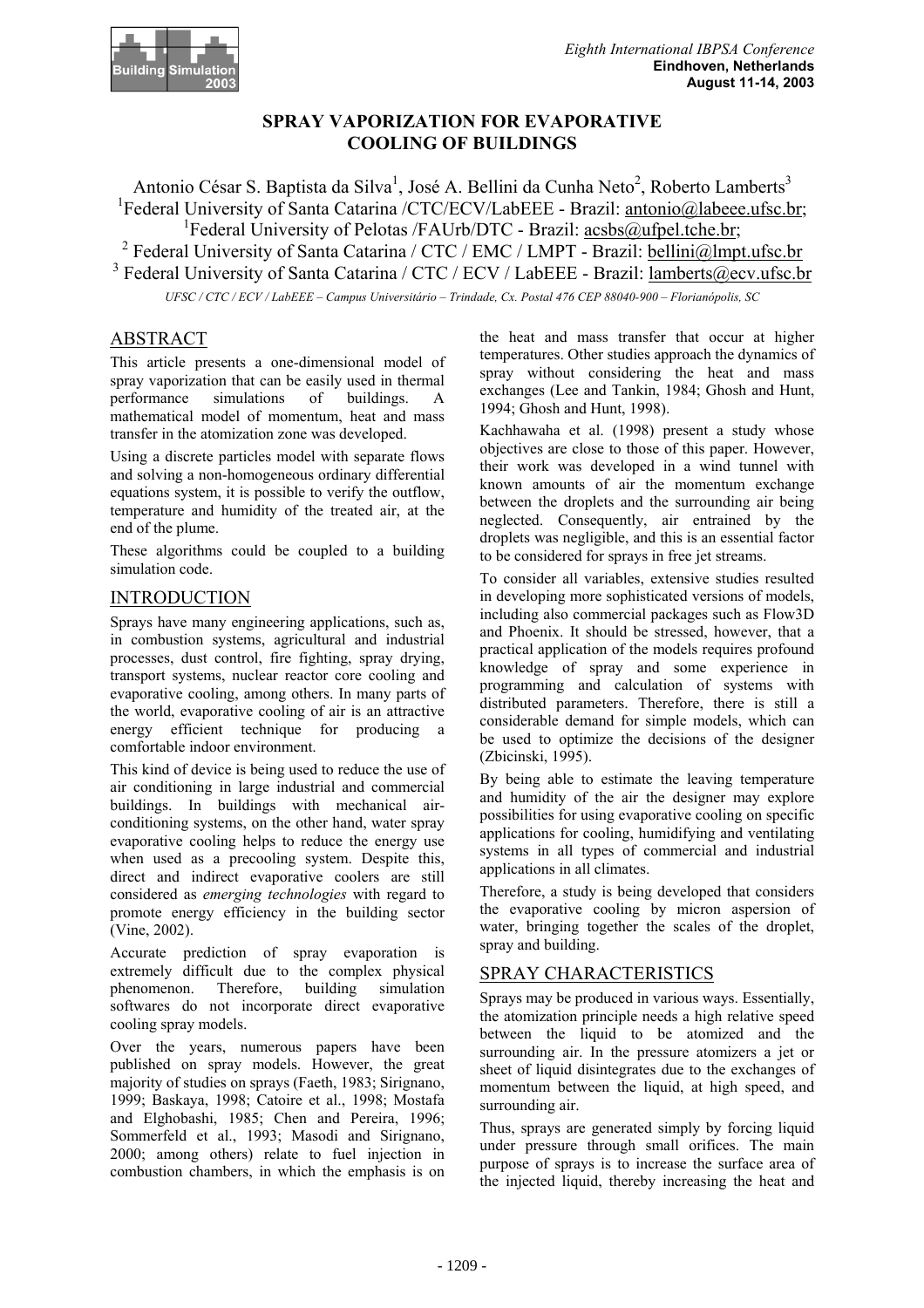mass transfer rates. For this study we consider a pressure atomizer with a plain orifice of 0.2mm diameter.

As in practice nozzles do not produce sprays of uniform droplet size, the representative mean diameter of the droplets was calculated through SMD (Sauter Mean Diameter) from frequency distribution curves, supplied by the manufacturer. Based on the preceding consideratoins, the SMD calculated is 11µm.

The initial droplets velocity  $(V<sub>lo</sub>)$  was derived from flow number terms (FN), and is expressed as the ratio between mass flow and the effective flow area of a pressure atomizer (Lefebvre, 1989):

$$
FN = \frac{\dot{m}_l}{\left(\Delta P_L \rho_l\right)^{0.5}}\tag{1}
$$

thus

$$
V_{l0} = \frac{\dot{m}_l}{FN \cdot \rho_l} \tag{2}
$$

where  $\dot{m}_l$  = liquid mass flow (kg/s),  $\Delta P_L$  = pressure differential (Pa) and  $\rho_l$  = liquid density (kg/m<sup>3</sup>).

#### PHYSICAL MODEL

The study of sprays involves many engineering areas, from fluid dynamics to heat and mass transfer, atomization and multiphase dynamics. The solution of this kind of systems includes the solution of equations of momentum, energy and mass conservation, for each phase. In some applications the airflow is not affected by the presence of the droplets, but in others it is dependent on them, as in the present case.

A major objective of modeling sprays is to reduce the time and cost of the development process. From the existing lines of spray modeling we will adopt the *discrete particle model in separate flows*, in which spray is divided into samples of discrete droplets, whose motion and transport are tracked through the flow field, using a Lagrangian formulation, while air is treated through a Eulerian formulation (Faeth, 1983). In this procedure, the behavior of spray is derived from the description of a finite number of particles. The effect of droplets on the gas phase is considered by introducing appropriate source terms into the gas phase equations of motion. One of the great advantages of this model is the computational economy, since it is not necessary to formulate the whole spray field (Faeth, 1983). According to Sirignano (1999), the Lagrangian formulation is preferred because it reduces the numerical error due to artificial diffusion.

#### **Dynamic behavior**

The correct balance of velocities and distances reached by the spray is also important, in order to

determine the heat and mass transfer coefficients between the droplets and the air.

When a liquid is sprayed into a non-condensing gas environment, it leads to an exchange in momentum between the droplets of spray and the gas, in this case the air. The droplets decelerate by aerodynamic drag and the air acquires the momentum lost by the droplets. This creates a flow field in which air is continually entrained into the spray. As the entrained gas enters the spray, it drags small liquid droplets at the outer regions of the spray inward, and may even lead to the eventual contraction of the spray (Ghosh and Hunt, 1994), as shown in Figure 1.



*Figure 1 Schematic diagram of the zones and breakup of the typical liquid film of a spray* 

As in momentum jets the turbulence drags the external flow with it and therefore the volume flux of the gas in the spray increases, which implies that external air is entrained into the spray at its boundary. Initially, the velocities of the droplets are much greater than that of the air stream and are not much affected by it, but subsequently they slow down and become comparable with the air speed (Ghosh and Hunt, 1994).

It is important to point out that spray is effectively formed when the sheet of liquid disintegrates into steady droplets. References on the behavior of the liquid film can be found in Lee and Tankin (1984) and Lefebvre (1989).

The characterization of the vertical zones of spray, illustrated in Figure 2, can be summarized as follows (Ghosh and Hunt, 1994):

- Zone I (near): the speed of the water is so great  $(V_1 \gg V_0)$  and the amount of air is so small  $(l_a=l_0)$  that this does not reduce the speed of the liquid and, consequently, the speeds of the droplets  $(V_l=V_{l0})$  and air  $(V_{a0}=b,V_{10})$  are very close to the initial speed of the liquid  $(V_{10})$ , where  $b < 1$ .
- Zone I (forced): the amount of air in the spray increases reducing the speeds of the droplets and the air that had been sped up in the previous sub zone. The reductions of  $V_a$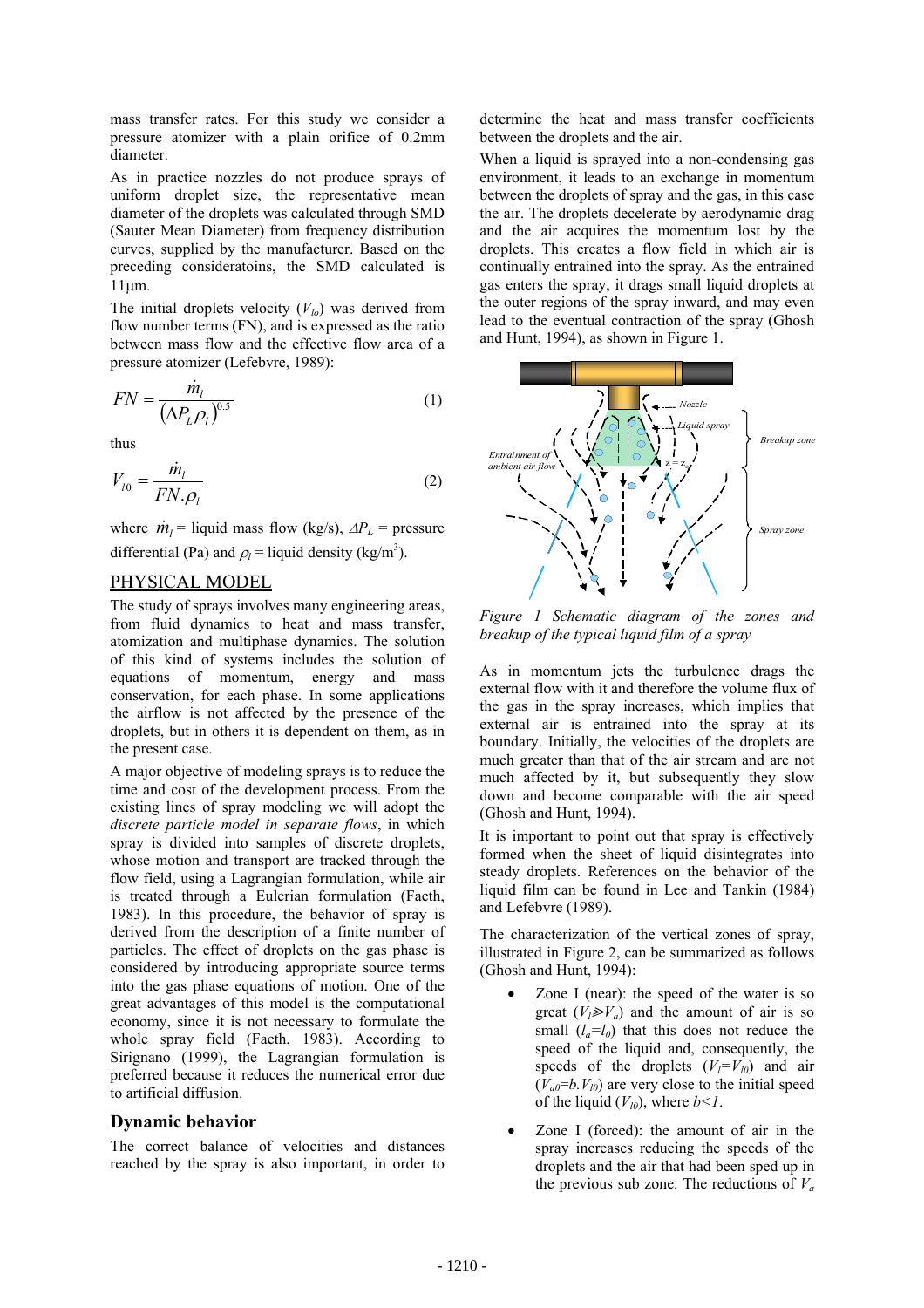and  $V_l$  are accented and this reduction in speed is compensated with the increase in *la* and *l*.

- Zone II: even if  $V_l \geq V_a$ , the air volume in the spray is so much greater that the droplets do not determine the flow of air. At this moment there is an uncoupling between the behavior of the air and the droplets.
- Zone III: in this zone the droplets reach their terminal speed  $(V<sub>I</sub>=V<sub>I</sub>)$  and the air tends to have the same speed as the droplets or, eventually, even less  $(V_1 \geq V_a)$ .



*Figure 2 (a) Three main spray zones in a vertical spray. (b) Definition sketches for narrow (i) and wide (ii) spray.* 

Through a one-dimensional analysis it is possible to calculate the variation of the air jet width *la* and the mean axial velocity of the gas  $\langle V_a \rangle$ , as a function of distance *z* in the spray zone.

In the initial zone of droplets disruption there is a large component of the airflow normal to the jet axis. However, below the height  $z=z_0$ , which defines the beginning of the spray zone, the air that flows through the spray is largely axial, and the normal entrainment velocity is small compared to the gas velocity within the spray jet.

The outflow of liquid  $Q_l$  that is discharged from the nozzle distributes spherical droplets in the level  $z=z_0$ , where the average ray of spray is  $l_0$  and  $z_0 = l_0/c$ . These droplets have an initial velocity  $V_{10}$  and occupy a volume fraction  $\langle \alpha_0 \rangle$  of the volume of spray.

The average force per unit volume  $F_z$  at a point  $(r, z)$ is the product of the force on each particle  $f_z(r, z)$ and of the volume fraction  $\alpha(r, z)$ .

For one-dimensional analysis it is necessary to average the relevant variable across the spray, as a function only of *z*. These variables are:  $l_a$ ,  $V_a$ ,  $V_l$ ,  $\alpha$ and  $F_z/\rho_a$ , where the latter four are averaged across the spray cross-section.

Ghosh and Hunt (1994) assume that the entrainment is similar to that in a turbulent jet and therefore proportional to the average air velocity in the jet. For a typical jet the entrainment coefficient  $\beta$  is 0.11. This average value is also derived through the use of the equations of momentum conservation, presented by Stoecker (1967). Following Stoecker (1967), smoke tests of a circular jet show a pattern roughly similar to a cone, whose angle is approximately 22°. But for sprays with a wide angle  $(c \geq \beta)$  the width of the air flow is not determined by the turbulent spreading of the air jet but by the spray itself, so that  $l_a = l$  (Ghosh and Hunt, 1994).

From Ghosh and Hunt (1994), there follows the governing equations that define the numerical solution of the dynamic behavior:

Entrainment law, assuming formally that  $c \ll 1$ 

$$
\frac{d}{dz}\pi l_a^2 V_a = 2\pi \beta V_a l_a \tag{3}
$$

$$
\frac{d}{dz}\pi l_a^2 V_a = \frac{d}{dz}\pi l^2 V_a \qquad \text{for} \quad c \gg \beta \tag{4}
$$

where the entrainment coefficient  $\beta$  is 0.11 and the tangent of the half-angle of spray *c* is defined as  $l_0$   $z_0$ .

Substituting Equation (4) into (3) and solving for  $\beta$ , we obtain

$$
\beta = c + \frac{l_a}{2V_a} \frac{dV_a}{dz} \tag{5}
$$

for wide spray  $(c \geq \beta)$ , when  $l_a = l$  and  $c \ll l$ .

• Volume fraction

$$
\alpha = \frac{Q_l}{V_l \pi l^2} \tag{6}
$$

where 
$$
l = cz
$$
 (7)

Force on the droplets

$$
\frac{F_z}{\rho_a} = -\frac{3}{8a} C_D (V_l - V_a)^2 \alpha
$$
 (8)

where *a* is the radius of the droplet,  $\rho_a$  is the specific mass of air and  $C_D$  is the drag coefficient [Wallis, 1969, cited by Ghosh and Hunt, 1994]

$$
C_D = \frac{24}{\text{Re}} \left( 1 + 0.15 |\text{Re}|^{0.687} \right)
$$
 (9)

for |*Re*|≤1000. Reynolds Number (*Re*) is defined as

$$
\text{Re} = \frac{2a}{v_a} |V_i - V_a| \tag{10}
$$

where  $v_a$  is the kinematic viscosity of air.

Rate of change of the average momentum of droplets

$$
V_l \frac{dV_l}{dz} = \left(\frac{F_z}{\rho_a}\right) \left(\frac{\rho_a}{\rho_l}\right) \alpha^{-1}
$$
 (11)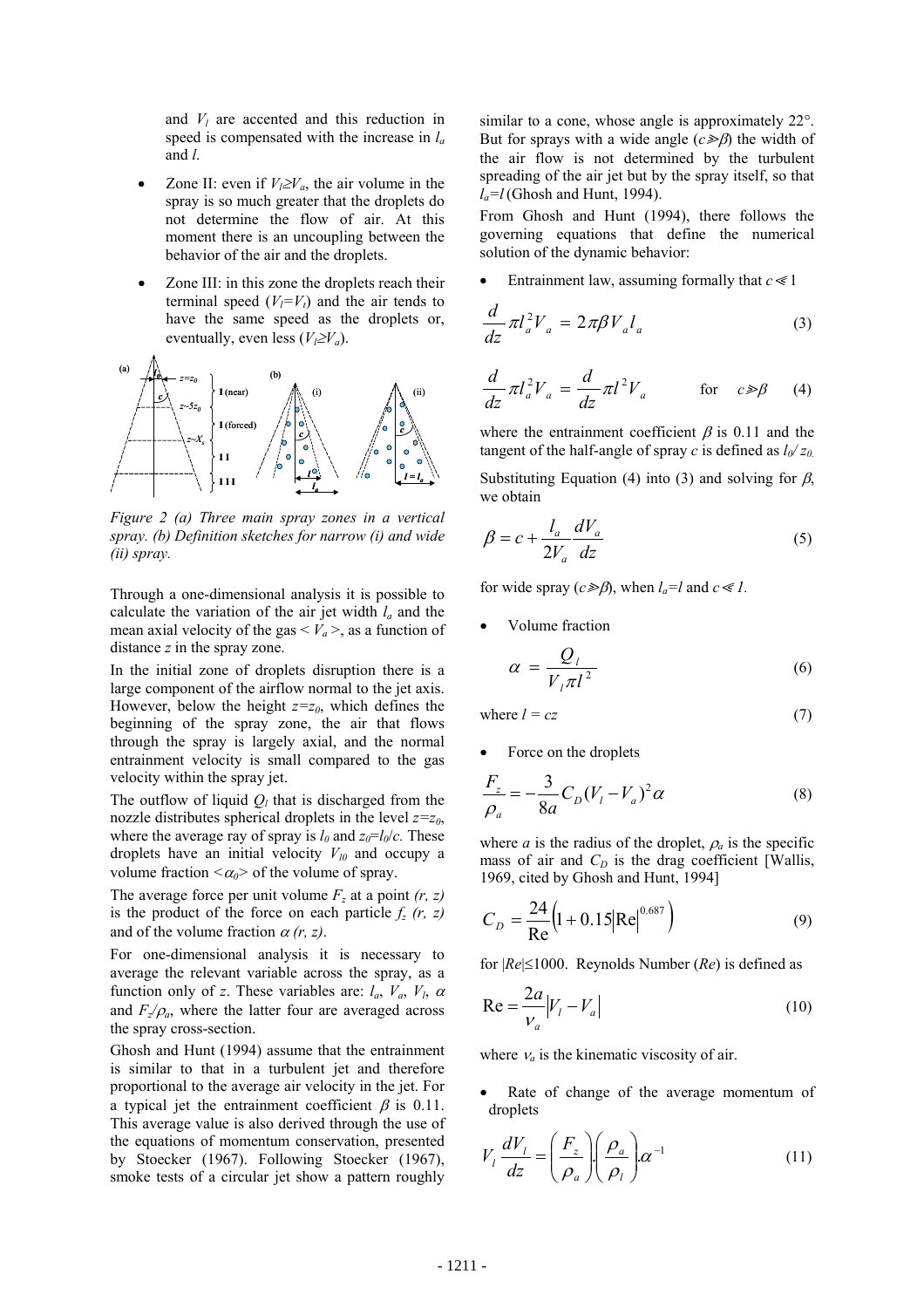where  $\rho_l$  is the specific mass of water.

Rate of change of momentum flux of the air jet

$$
\frac{d}{dz}(\pi l_a^2 V_a^2) = -\left(\frac{F_z}{\rho_a}\right) \pi l^2 \tag{12}
$$

At the point where the disruption of the liquid film occurs, the initial droplet velocity equals that of the liquid sheet, and the air jet width (*la*) is approximately equal to the spray width  $(l_0)$ . At  $z=z_0$ , the initial conditions are

$$
V_a = V_{a0}; \t V_l = V_{l0} \t \text{and} \t l_a = l_0 \t (13)
$$

Without an external driving force for the airflow, the initial average air velocity  $V_{a0}$  must always be less than the average liquid velocity, which means that  $b < 1$ , in  $V_{a0} = b$ .  $V_{l0}$ , where *b* is a arbitrary coefficient. Ghosh and Hunt (1994) showed that the value of  $V_{a0}$ does not have a significant effect on the values of *Va* and *la* downstream.

The dynamic behavior is obtained solving equations  $(3) - (13)$ .

### **Description of the droplet model**

Liquid particle evaporation is usually associated with a relative motion between the droplet and surrounding air. These velocity profiles have a large impact on the mass, momentum and energy exchanges between the air and the droplets, which can be dealt with different levels of complexity.

In this study a model for the vaporization of droplets with infinite thermal diffusivity was used. This model produces results with excellent correlation with the experimental data (Faeth, 1983). The following assumptions, typical of most droplet models, are adopted in this work (Faeth, 1983):

- i. The droplet is assumed to be spherical.
- ii. The spray is assumed to be dilute. Under this assumption droplet collisions are ignored and the effect of adjacent droplets on droplet transport rates are neglected.
- iii. The flow around the droplet is assumed to be quasisteady, i.e., the flow immediately adjusts to the local boundary conditions and droplet size at each instant of time.
- iv. The radial velocity of the liquid surface due to the evaporation of liquid is neglected.
- v. Effects of drag and forced convection are represented by empirical correlations.
- vi. Gas phase transport is based on mean ambient properties and the effect of turbulent fluctuation is ignored.
- vii. The liquid surface is assumed to be in thermodynamic equilibrium with negligible temperature jumps due to finite rates of

evaporation. Furthermore, the effect of surface tension is neglected when determining phase equilibrium at the liquid surface.

- viii. The pressure is assumed to be constant and equal to the local mean ambient pressure.
- ix. Only concentration diffusion is considered, neglecting thermal diffusion.
- x. Radiation between the droplets and their surroundings is neglected.
- xi. The gas phase Lewis number is assumed to be unity in the droplet model (Faeth, 1977).
- xii. The properties of the gas flow field are assumed to be constant at each instant of time.
- xiii. The transport process within the droplet is neglected and its properties are assumed to be constant at each instant of time.
- xiv. The spray is assumed to be mono-dispersed.

#### **Discrete particle model**

Through the discrete particle model it is possible to analyze the transference of heat and mass between a droplet and the air that surrounds it. It is considered that the conditions of the environment are known and constant during each time interval of the quasisteady process and that the equations are corrected to include the effect of relative movement between the droplet and the air, as suggested by Sirignano (1999) and Faeth (1983).

The boundary conditions for the equations of mass, energy and species conservation are:

$$
r = a : \t T = T_s = T_l \t W = W_s
$$
  
\n
$$
r = \infty : \t T = T_a \t W = W_a \t (14)
$$

where  $T_a$  and  $W_a$  are the conditions outside the boundary layer of the droplet.



*Figure 3 Liquid particles interacting with gaseous atmosphere* 

Rate of change of the droplet radius

$$
\frac{da}{dz} = -\frac{\dot{m}}{4\pi a^2 \rho_l V_l} \tag{15}
$$

where  $\dot{m}$  is the mass transfer rate from the droplet to the air, corrected for  $Re \neq 0$  (Faeth, 1983),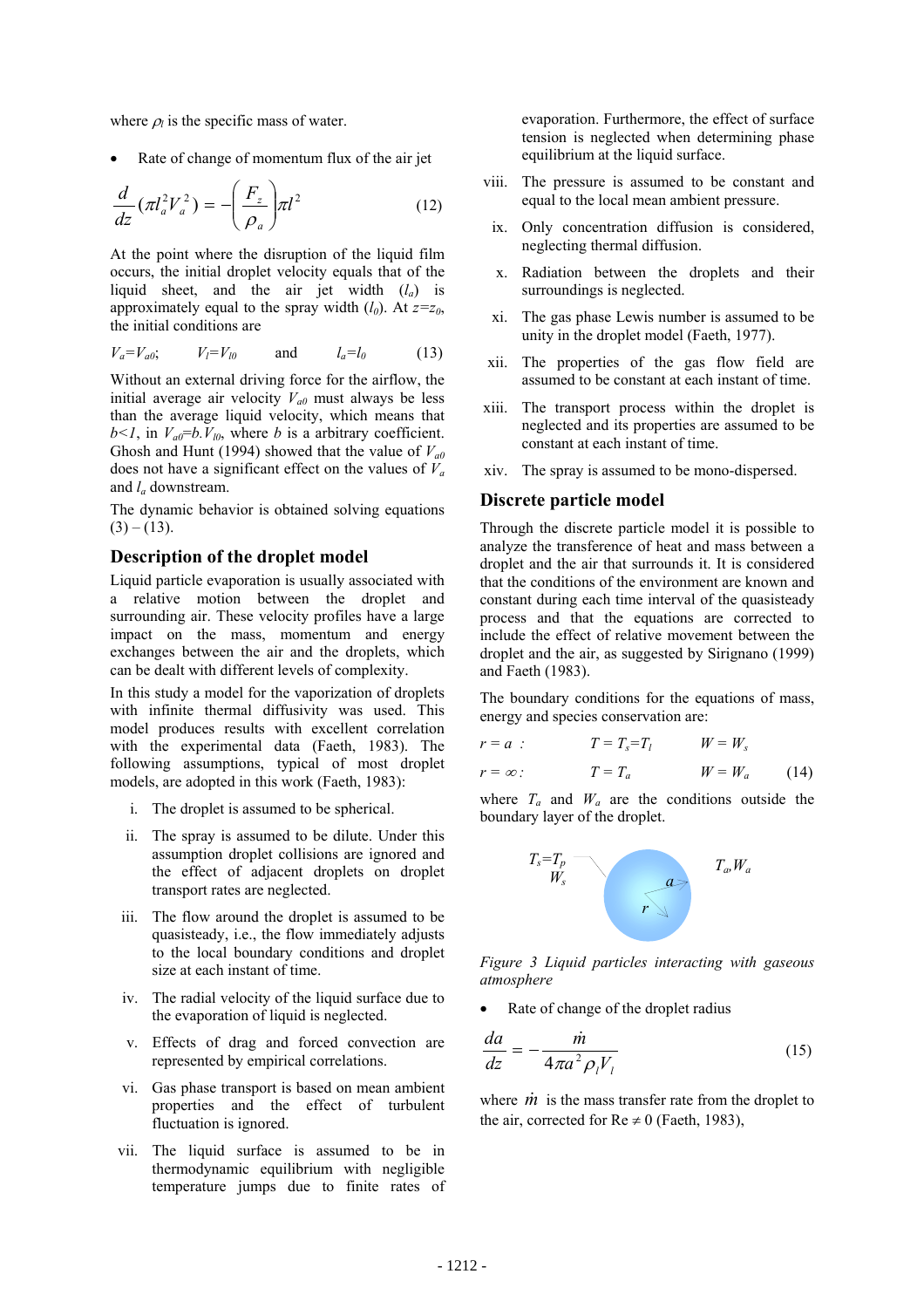$$
\dot{m} = \left\{ 1 + \frac{0.278 \operatorname{Re} \frac{1}{2} \operatorname{Sc} \frac{1}{2}}{\left[ 1 + \frac{1.232}{\operatorname{Re} \operatorname{Sc} \frac{1}{2}} \right]^{\frac{1}{2}}} \right\} \dot{m}_{\text{Re}=0} \tag{16}
$$

for air under normal conditions of temperature and pressure, Schmidt number (Sc)  $=v_a/D_{AB}$ . The mass transfer rate from droplet to air for  $Re = 0$  ( $\dot{m}_{Re=0}$ ) is defined, by Faeth (1983), as

$$
\frac{\dot{m}_{\text{Re}=0}}{4\pi a \rho_a D_{AB}} = \ln\left[\frac{1 + W_s}{1 + W_a}\right]
$$
(17)

where  $D_{AB}$  is mass diffusivity and  $W_s$  is gotten by the expression

$$
W_s = 0.62198 \frac{p_{ws}}{p - p_{ws}}
$$
 (18)

where  $p$  is the total atmospheric pressure and  $p_{ws}$  the saturation pressure of the pure water

$$
p_{ws} = 1000 \exp(A T_l^2 + B T_l + C + D T_l^{-1}) \quad (19)
$$

For temperatures  $(T_l)$  between 273.15 and 322.15K (ASHRAE, 1996):

$$
A= 0.1255001965 \times 10^{-4}
$$
  
\n
$$
B= -0.1923595289 \times 10^{-1}
$$
  
\n
$$
C= 0.2705101899 \times 10^{2}
$$
  
\n
$$
D= -0.6344011577 \times 10^{4}
$$
 (20)

Rate of change of the droplet temperature

$$
\frac{dT_l}{dz} = \frac{3}{\rho_l c_{p_l} V_l} \left( \frac{\dot{q}}{a} - \frac{\dot{m} H_l}{4\pi a^3} \right) \tag{21}
$$

where  $c_n$  is the specific heat of the water,  $H_l$  is the latent heat of vaporization and  $\dot{q}$  is the total exchange of heat per unit area between the surface of the droplet and the surrounding air, corrected for Re  $\neq 0$  (Faeth, 1983).

However, following Faeth (1977), Equation (21) can be rearranged so that the wet bulb state can be interpreted as follows

$$
\frac{dT_l}{dz} = \frac{3}{4} \frac{\dot{m} H_l}{\pi a^3 \rho_l c_{p_l} V_l} \left( \frac{B_T}{B_Y} - 1 \right)
$$
(22)

where

$$
B_T = \frac{c_{p_a}(T_a - T_l)}{H_l}
$$
 (23)

and

$$
B_Y = \frac{W_s - W_a}{1 + W_a} \tag{24}
$$

#### **Vaporization in spray**

Following the discrete particle model in separate flows, we analyze the conservation of mass and energy. At the scale of the spray the volume fraction,  $\alpha$ , is used to ponder the variables calculated in the discrete particle model, such as mass flows and outflow that arrive at each control volume.

Considering the evaporation of the droplets, the outflow of liquid,  $Q_l$ , will not be constant as a function of *z*, although the number of droplets remains constant until their complete evaporation. Using conservation laws, the variation of the liquid outflow  $(Q_l)$  can be described by the expression:

$$
\frac{1}{Q_l}\frac{dQ_l}{dz} = -\frac{3}{4}\frac{\dot{m}}{\pi a^3 \rho_l V_l} \tag{25}
$$

Thus, in the one-dimensional model, all the variables are functions only of *z* and the balance equations can be written as follows:

Mass vapor conservation

$$
\frac{d}{dz} \Big[ \rho_a V_a \pi l^2 W_a (1 - \alpha) \Big]
$$
  
- 2\pi l \beta V\_a \rho\_i W\_i - \frac{3}{4} \frac{\dot{m} Q\_l}{\pi a^3 V\_l} = 0 \t(26)

where  $W_a$  is the humidity ratio of the air inside of the control volume and *Wi* is the humidity ratio of induced air.

Energy conservation

$$
\frac{d}{dz} \Big[ \rho_a V_a \pi l^2 h_a (1 - \alpha) \Big]
$$
  
- 2\pi l \beta V\_a \rho\_i h\_i + \rho\_i c\_{p\_i} \frac{d}{dz} (T\_i Q\_i) = 0 (27)

where  $h_i$  and  $h_a$  are

$$
h_i = c_{p_a} T_i + W_i (2501 + 1.805T_i)
$$
 (28)

$$
h_a = c_{p_a} T_a + W_a (2501 + 1.805 T_a)
$$
 (29)

respectively, the enthalpy of the induced air and the enthalpy of the air inside of control volume.

#### SIMULATION AND RESULTS

Silva et al. (2002) using Equation (21) solved this system of equations for narrow spray ( $\beta$ =0.11) in the SOPHT program (Kaviany, 2002) and verified the spray performance under different conditions of temperature and humidity.

In this simulation an attempt was made to evaluate one spray that is usually used in evaporative cooling of buildings. Thus, we will simulate a high-pressure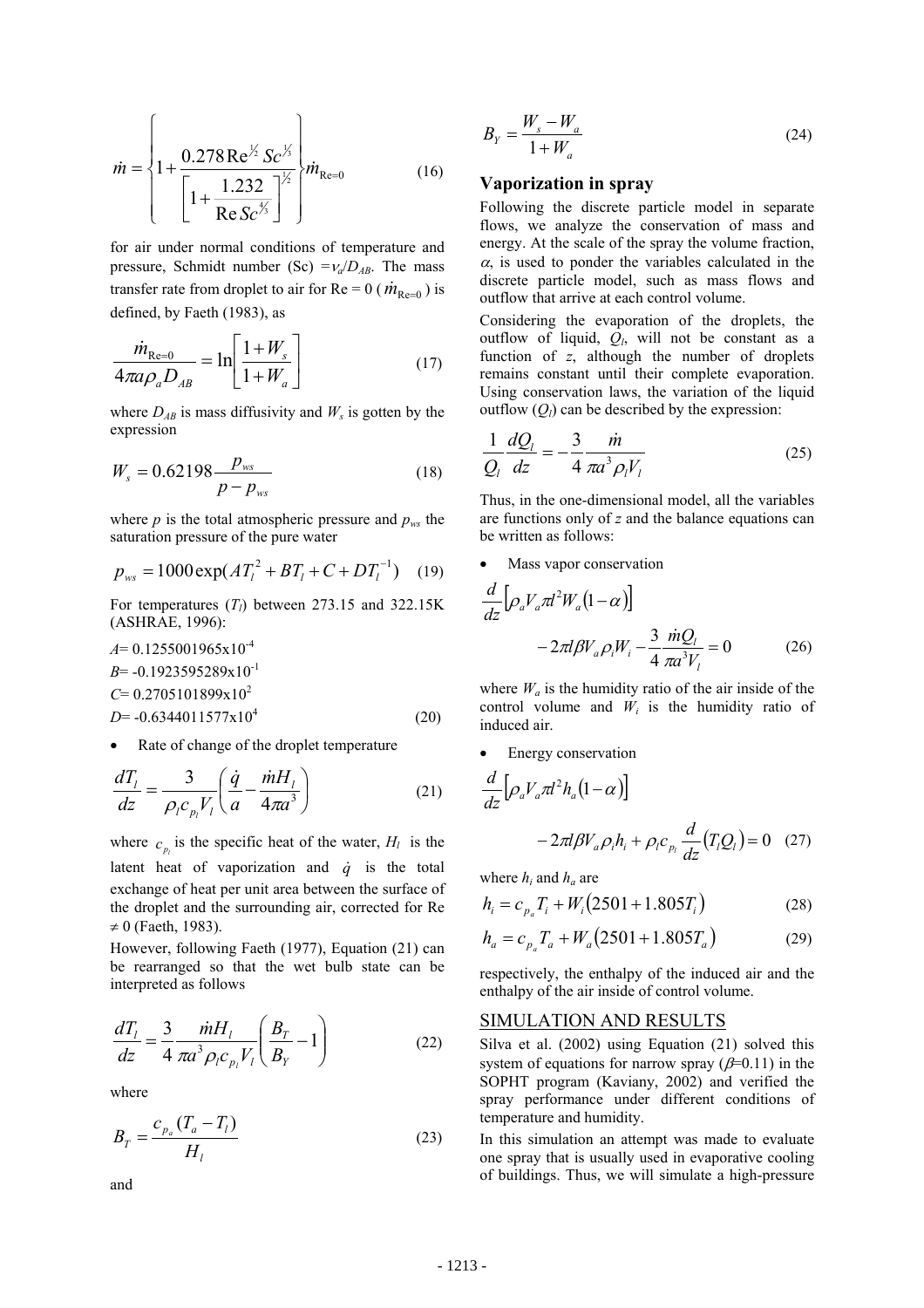atomizer (5,516 to 6,895 kPa) with a plain orifice of 0.2mm of diameter which produces droplets with 11µm in a spray cone angle of 60°.

In this kind of spray, with very small droplets, the air and droplet velocities are very close, as shown in Figure 4. The initial droplets velocity  $(V<sub>10</sub>)$  calculated in Equation (2) is 83 m/s for liquid mass flow  $(\dot{m}_l)$ of 0.001567 kg/s.



*Figure 4 Air and droplet velocities* 

The reach of the spray and the properties of the air in the spray depend on the temperature and humidity conditions of the surrounding air. A sample of the results is shown in Figure (5), whose initial values are in Table 1.

*Table 1 Initial values for the numerical solution of the Figures (5), (6) and (7)*

|                             | Condition 1 | Condition 2 | Condition 3 |
|-----------------------------|-------------|-------------|-------------|
| $T_i$                       | 45          | 35          | 35          |
| $W_i$                       | 0.005945    | 0.01054     | 0.021443    |
| $RH_i$                      | 10          | 30          | 60          |
| $z=z_0$                     | 0.001       | 0.001       | 0.001       |
| $V_{l0}$                    | 83          | 83          | 83          |
| $V_{a0}$                    | 75          | 75          | 75          |
| $l_{a0}$                    | 5.77e-4     | 5.77e-4     | 5.77e-4     |
| a <sub>0</sub>              | $5.5e-6$    | $5.5e-6$    | $5.5e-6$    |
| $\mathcal{Q}_{\textit{IO}}$ | 1.567e-6    | 1.567e-6    | 1.567e-6    |
| $T_{a0}$                    | 45          | 35          | 35          |
| $W_{a0}$                    | 0.005945    | 0.01054     | 0.021443    |
| $RH_{a0}$                   | 10          | 30          | 60          |
| $T_{l0}$                    | 30          | 30          | 30          |

*See nomenclature for units*.



*Figure 5 Temperature and humidity effects on spray* 

When a droplet is subjected to a fixed environment at moderate pressures, it approaches a wet-bulb state after a short transient heating or cooling period. In the wet–bulb state, all the heat reaching the droplet is utilized in the vaporization heat of the evaporating liquid and the droplet temperature remains essentially constant (Faeth, 1983).

In all the situations in Figure (5) the temperature of the droplet tends to WBT with a small difference  $(WBT - T_l)$  of precision in the model that varies from  $-0.4$ °C ( $-1.4$ %) to  $-0.9$ °C ( $-4.1$ %), respectively, in condition 3 and 1. This uncertainty is probably a result of empirical correlations of drag and forced convection.

At the end of the spray when the droplets had evaporated, a trend of increase in the air temperature can be observed. In the same way, it can be observed in Figure 6 that the relative humidity tends to decrease after the total evaporation of the droplets.



*Figure 6 Effect of the surrounding conditions on relative humidity of the air treated by spray* 

Figure 7 shows the distance reached by the spray before total evaporation of the droplets as a function of ambient conditions.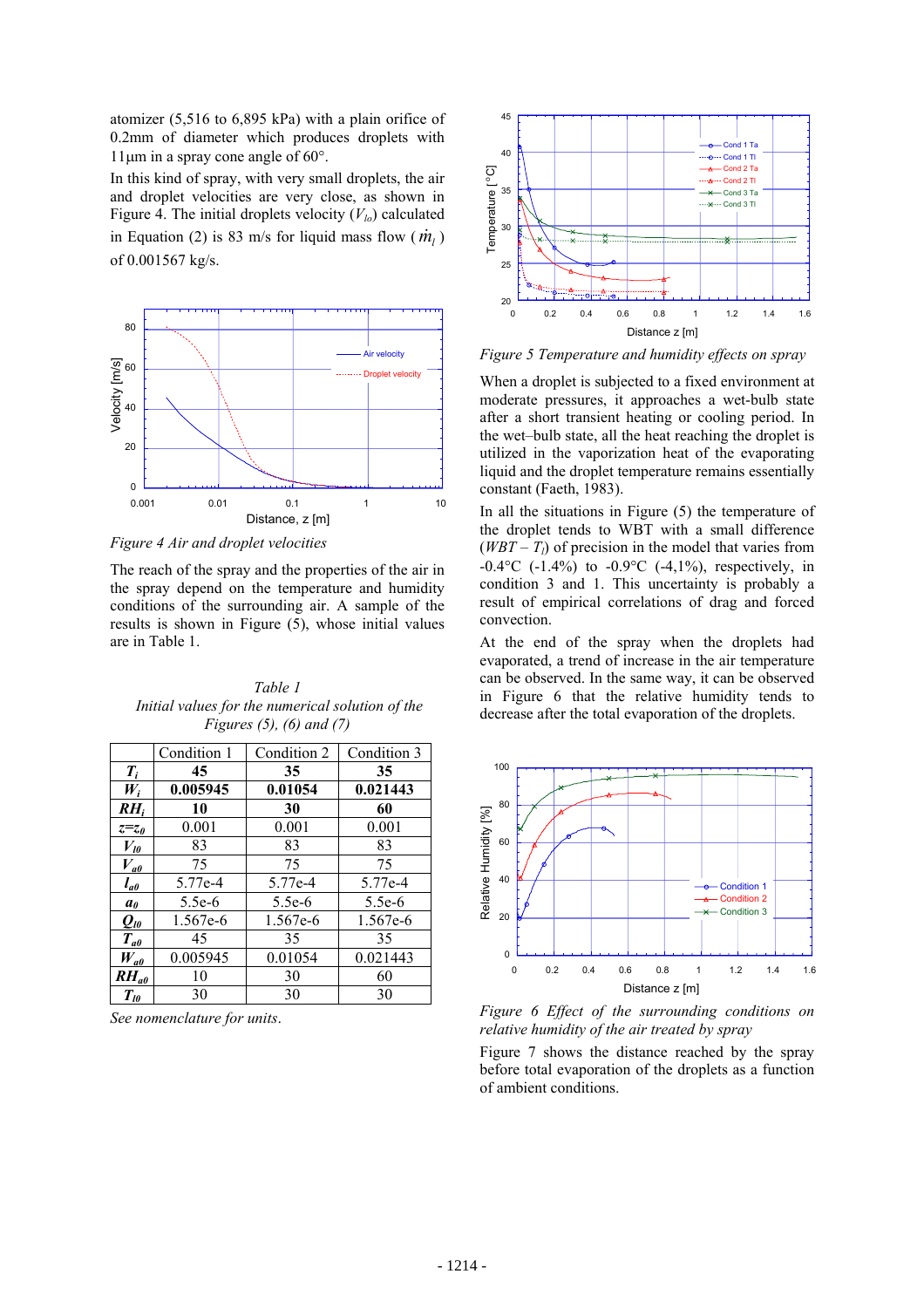

*Figure 7 Effect of the temperature and humidity surrounding on distance reached by spray* 

*Table 2 Final values from the numerical solution of the Figures (5), (6) and (7)*

|                | Condition 1 | Condition 2 | Condition 3 |
|----------------|-------------|-------------|-------------|
| $T_i$          | 45          | 35          | 35          |
| $W_i$          | 0.005945    | 0.01054     | 0.021443    |
| $RH_i$         | 10          | 30          | 60          |
| Z.             | 0.5266      | 0.8352      | 1.5271      |
| $V_I$          | 0.64        | 0.40        | 0.22        |
| $V_a$          | 0.64        | 0.40        | 0.22        |
| $l_a$          | 0.3039      | 0.4819      | 0.8811      |
| a              | 1.25e-13    | 1.57e-13    | $2.15e-13$  |
| $\mathbf{Q}_l$ | 1.88e-29    | 3.66e-29    | 9.42e-29    |
| $T_a$          | 25.3        | 23.0        | 28.5        |
| $W_a$          | 0.012907    | 0.014742    | 0.023535    |
| $RH_a$         | 63.9        | 83.2        | 95.0        |
| $T_{l}$        | 20.6        | 21.1        | 27.8        |
| $(T_i-T_a)$    | 19.7        | 12.0        | 6.5         |

*See nomenclature for units*.

From bold values in Table 2 it is possible to get the treated air outflow and its properties, as shown in a schematic diagram in Figure 8.



*Figure 8 Schematic diagram comparing the treated air outflow and its properties at different conditions*

An attempt was made to verify the effect of liquid temperature on air conditions. No significant influence was observed, as shown in Table 3.

*Table 3 Effect of liquid temperature on air conditions* 

| $T_{l0}$ | $30^{\circ}$ C | $21.5^{\circ}C = WBT$ | $15^{\circ}$ C |
|----------|----------------|-----------------------|----------------|
| Ζ        | 0.8352         | 0.8426                | 0.8486         |
| $T_a$    | 23.1           | 23.0                  | 22.9           |
| $RH_a$   | 83.3           | 83.3                  | 83.4           |

*See nomenclature for units*.

### CONCLUSIONS

The parametric analysis presented in this work show that the model is sufficiently consistent, considering the number of interdependent variables. The objective to simplify spray behavior for evaporative cooling of buildings has been obtained with a small difference between  $T_l$  and *WBT*, that theoretically should be reached.

Experimental data for simulated spray were not found, hindering direct comparison of results.

The outflow data for treated air and its properties will be used as input data for iterative processes with building simulation software. Thus, the values of  $T_i$ and  $W_i$  won't be constant at the time of simulation.

This paper shows how to simulate spray behavoir and take information to use in the buildings simulation. The next step in this study will be to elaborate a bidimensional model, considering the eventual contraction of the spray .

#### ACKNOWLEDGMENTS

The development of this work is supported by  $-$ CAPES – Ministry of Education – Brazilian Government.

# **NOMENCLATURE**

- *a* radius of the droplet (m),
- *b* arbitrary coefficient
- *c* tangent of the half-angle of spray
- $C_D$  drag coefficient
- $c_p$  specific heat (kJ/kg.K)<br> $D_{AB}$  mass diffusivity (m<sup>2</sup>/s)
- $\dot{D}_{AB}$  mass diffusivity (m<sup>2</sup>/s)
- *FN* flow number
- $F_z$  average force per unit volume  $(N/m^3)$
- *h* enthalpy (kJ/kg)
- *H<sub>l</sub>* latent heat of vaporization (kJ/kg)
- *l* radius of spray jet (m)
- *la* radius of air jet (m)
- $\dot{m}$  mass flow (kg/s),
- *p* total atmospheric pressure (Pa)
- *pws* pressure of saturation (Pa)
- *q* heat flow at droplet surface  $(kW/m^2)$
- *Q* volumetric outflow  $(m^3/s)$
- *r* radial distance (m)
- *Re* Reynolds number
- *RH* relative humidity  $(^{9}$ <sub>6</sub>)
- *Sc* Schmidt number
- *T* temperature (°C)